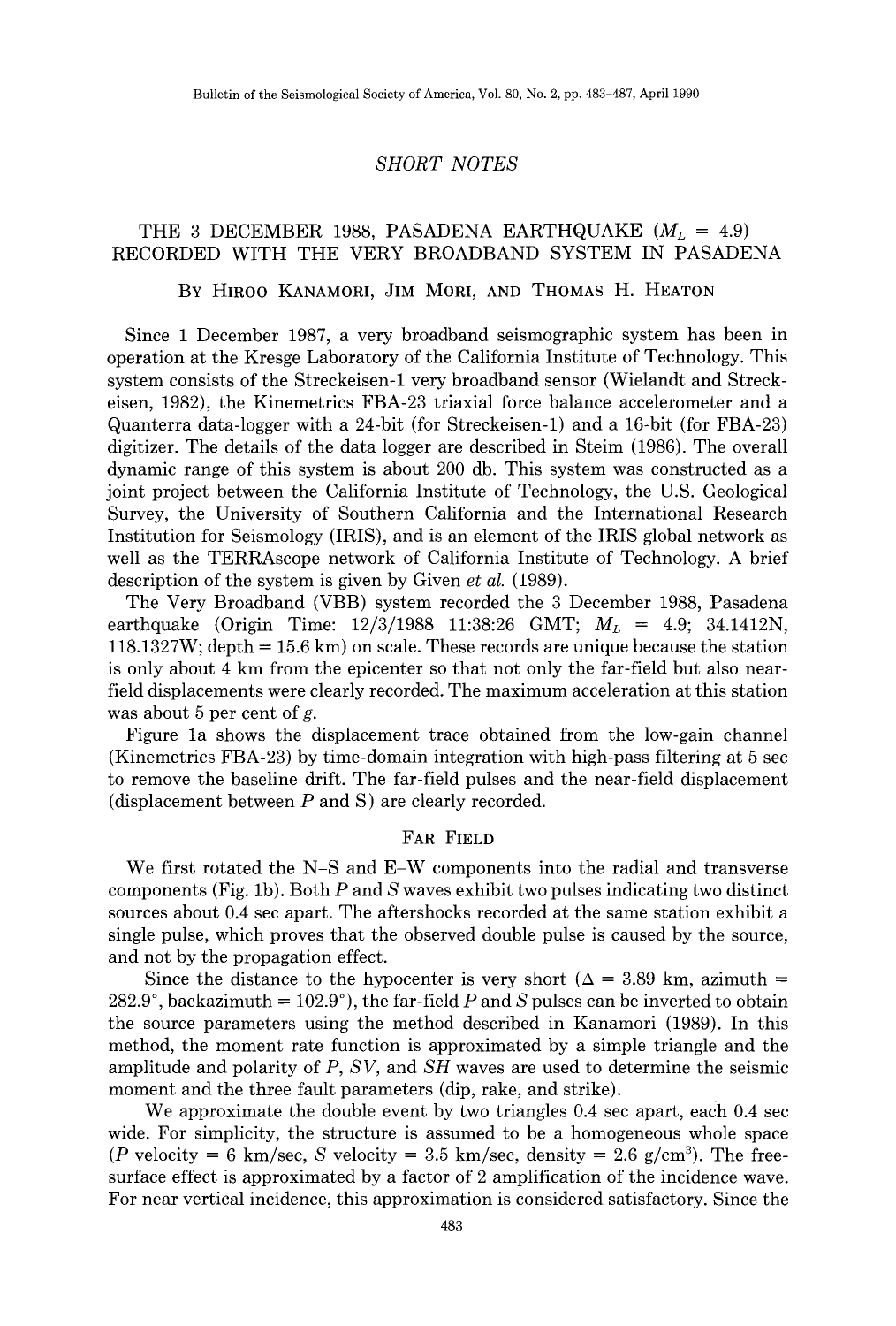

FIG. 1. (a) Displacement records of the 3 December 1988, Pasadena earthquake obtained from the Low-Gain channel of the Pasadena system (high-pass-filtered at 5 sec). (b) Rotated displacement of the 3 December 1988 Pasadena earthquake. (c) The mechanism obtained from the first-motion data and the corresponding far-field synthetics. (d) The mechanism inverted from the displacement records and the corresponding far-field synthetics.

number of parameters (4) is larger than the number of data (3), the solution is nonunique. However, if a first approximation is given, the best solution can be found in its closest neighborhood. We used the mechanism determined from the firstmotion data (Jones *et al.,* 1989) as the first approximation. Figure lc shows the synthetic seismograms for the first-motion mechanism. Note that the *SH* wave is very small and its polarity is opposite to the observed.

Figure ld shows the mechanism obtained by the inversion and the corresponding synthetics. The amplitude and polarity of the observed seismograms are explained well. The mechanism thus determined is: 1st nodal plane: dip =  $90^{\circ}$ , rake =  $0^{\circ}$ , strike =  $249^{\circ}$ , 2nd nodal plane: dip =  $81^{\circ}$ , rake =  $180^{\circ}$ , strike =  $159^{\circ}$ . The total seismic moment is 2.4  $\times$  10<sup>23</sup> dyne-cm ( $M_w = 4.9$ ). Since the location of the Pasadena station is very close to the node of *P, SV,* and *SH* waves, a small error in the location can cause considerable errors in the inversion. However, the event was located with more than 50 stations within 100 km and 5 stations within a distance comparable to the focal depth, of which 3 stations had horizontal components with clear *S* waves. The absolute location accuracy of this event is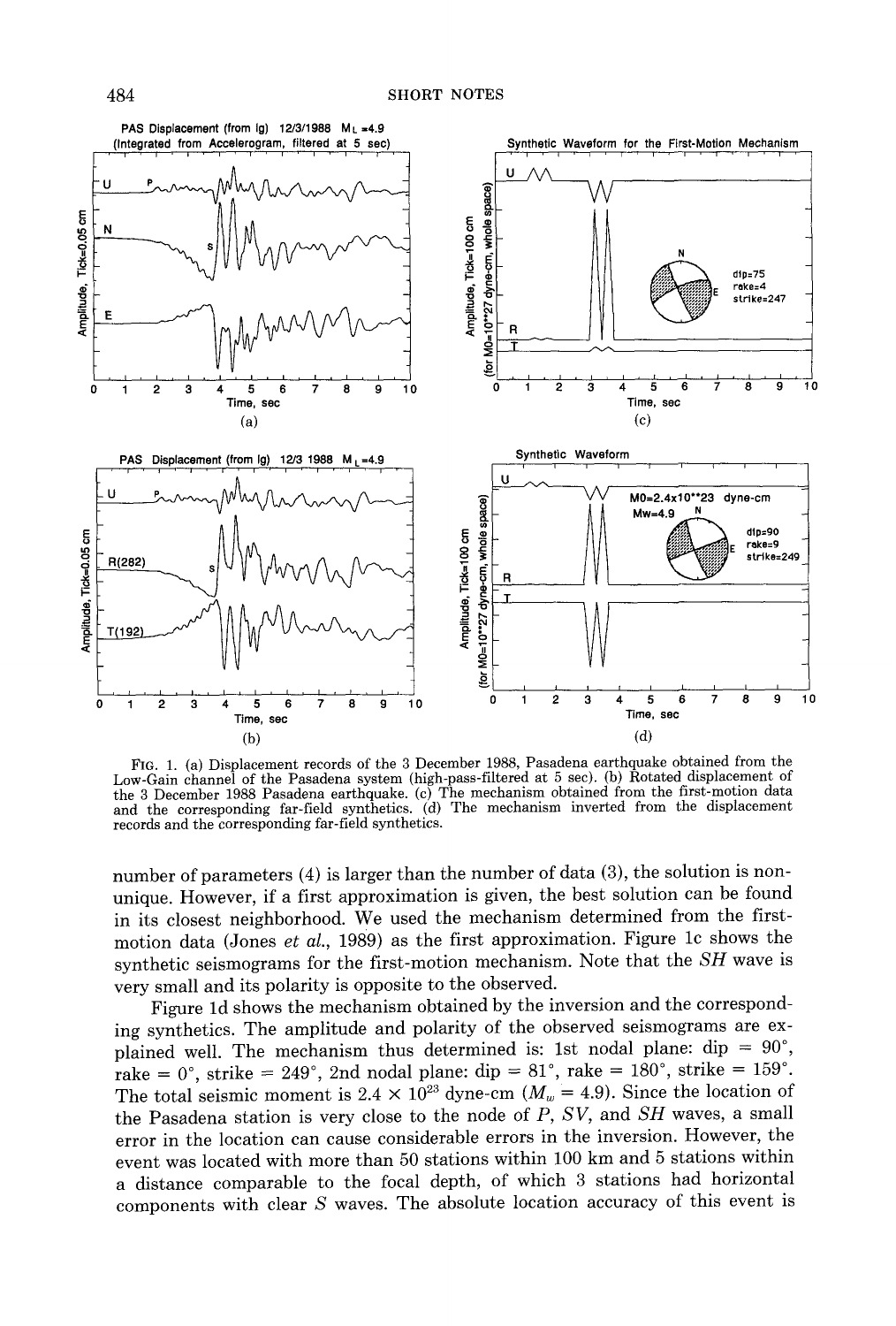considered  $\pm 0.5$  km in the epicenter and  $\pm 1$  km in the depth. To examine the effect of mislocation on the mechanism, we displaced the epicenter by as much as 1 km and determined the mechanism. The difference in the fault parameters for these different epicenters is less than a few degrees. Hence the fault geometry shown in Figure 1d is considered accurate within a few degrees in dip, rake, and strike.

# NEAR FIELD

We modeled the near-field displacement (between *P* and *S* waves) using Haskell's (1969) method. Figure 2a shows the synthetics computed for a fault model with rise time of 0.2 sec, fault length of 2 km, fault width of 1 km, and unilateral rupture velocity of 2.5 km. The mechanism shown in Figure 1d was used. The overall pattern (the amplitude ratio of the N-S to E-W component) of the observed near-field displacements is explained very well with this model. To match the observed amplitude, a displacement of 76 cm is required on the fault plane  $(1 \times 2 \text{ km}^2)$ , which gives a seismic moment of  $4.6 \times 10^{23}$  dyne-cm  $(M_w = 5.0)$ . This value is about a factor of 2 larger than that obtained from the far-field pulses. This difference is not surprising considering that significant ground motions follow the two pulses



FIG. 2. Synthetic near-field displacements for a fault with an area of  $2 \times 1$  km<sup>2</sup> (a), and  $0.5 \times 0.25$  $km<sup>2</sup>$  (b).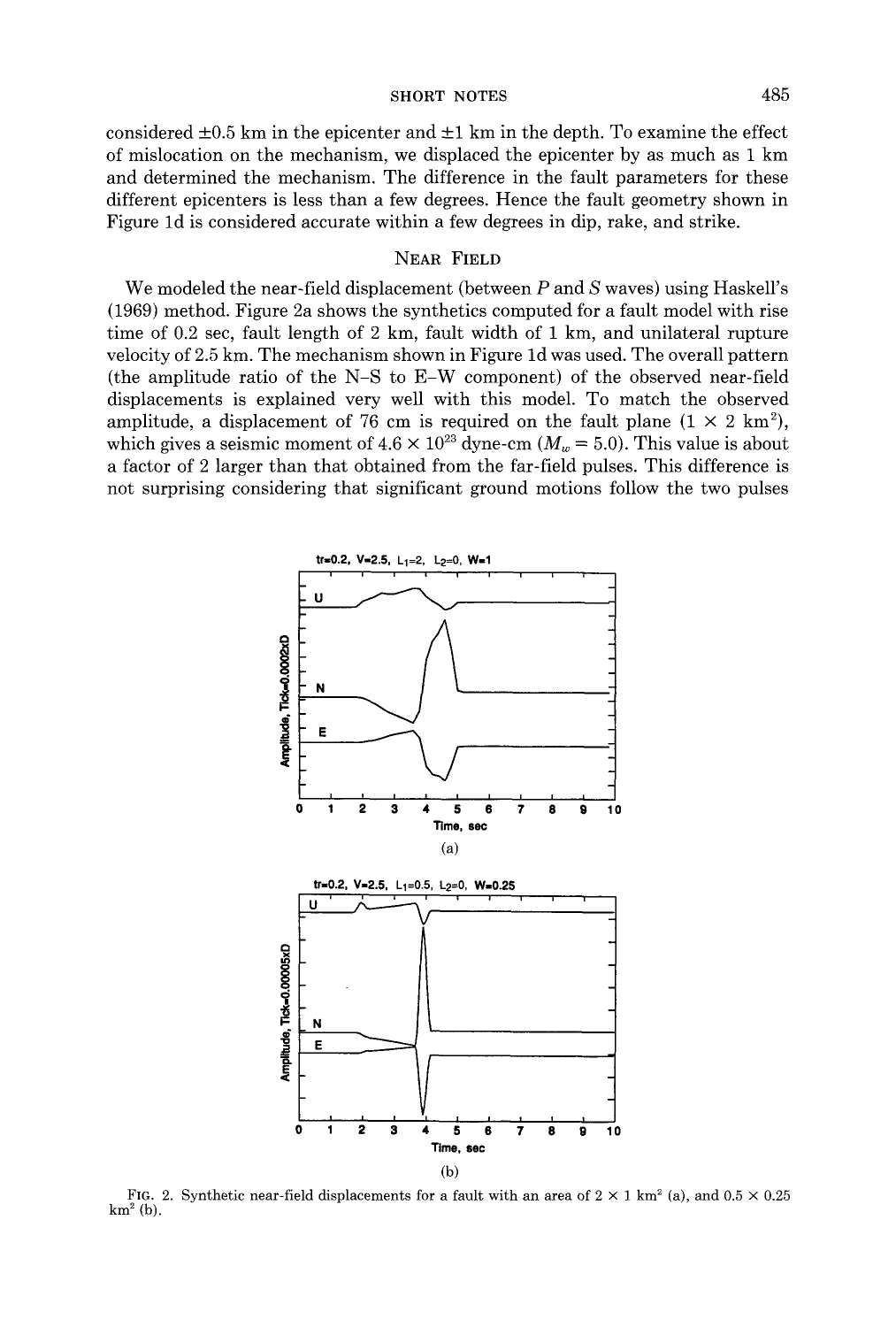used for modeling of the far-field displacement. The moment value determined from the far-field pulses should be taken as the lower bound.

Although the above model explains the amplitude of the near-field displacement, it produces far-field pulses which are too wide. The narrow far-field pulse observed in the data clearly suggests that the dimension of the rupture plane that gave rise to the far-field pulses is much smaller than that used in the above model. For example, as shown in Figure 2b, if we reduce the fault length and width to 0.5 and 0.25 km, respectively, we can explain the width of the far-field pulse. Although we cannot determine the detailed geometry of the source, the narrow far-field pulse requires a rupture dimension of 0.5 km or less. Since we observed two pulses, we need two such patches (asperities) to explain the far-field pulses. From the seismic moment determined from the far-field pulses, we obtain the displacement on these patches to be about 150 em. However, if the moment release took place from only these two patches, we cannot explain the amplitude of the near-field displacement. This observation together with the discrepancy between the seismic moments determined from the far-field and near-field suggests that some moment release took place from the region surrounding the two patches. This moment release must have taken place somewhat more slowly than that responsible for the far-field pulses. The overall fault dimension cannot be determined, but in view of the extent of the aftershock area, it appears to be at least 2 km.

### **CONCLUSION**

Although the observation was at only one site, the short-range broadband data could resolve the rupture pattern with a spatial resolution of less than 1 km. Since the seismic moments and the upper bound of the rupture area from which the farfield pulse was generated are well determined, we can estimate the stress drop associated with this earthquake. Figure 3 shows the relation between the fault area



FIG. 3. The relation between the fault area, *S*, and the seismic moment,  $M_0$ , for different stress drops. Three stress-drop estimates for the Pasadena earthquake are shown.